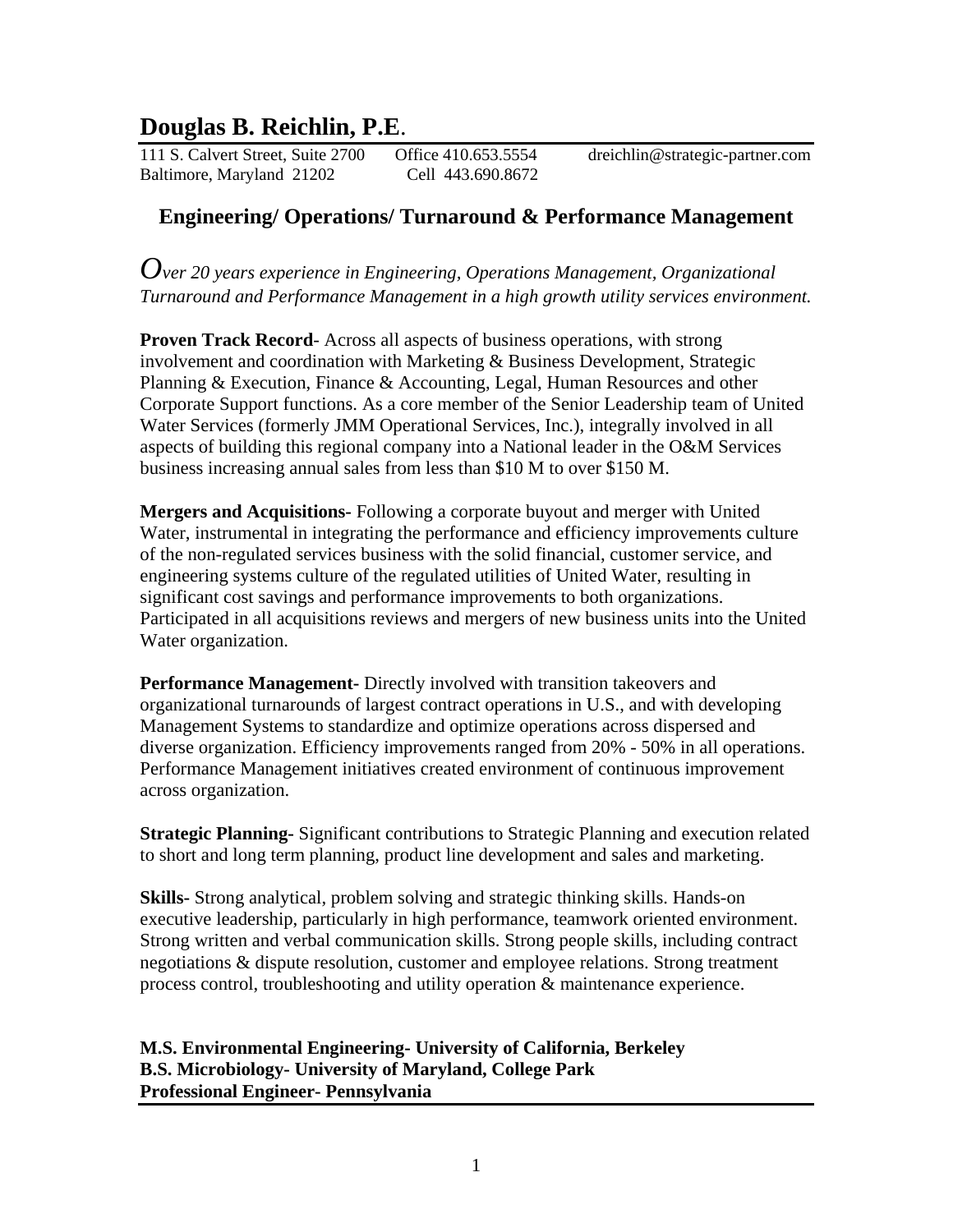### **Career Overview- Douglas B. Reichlin, P.E.**

### **STRATEGIC PARTNERS,** Baltimore, MD **2004-Present**

*Business Management Consulting* 

Participated in organizational turnaround engagements with a diverse team of consultants in a wide range of business environments, including a regional produce processing and distribution company, a glass fabrication and commercial installation company, and a gravure printing and engraving company. Engagements focus on a coordinated approach to improving company's overall financial, organizational and operational performance. Responsible for providing specialization in the area of operations and performance management, including the following;

- Evaluation of product line costs and profitability to support market based price increases.
- Evaluation and optimization of Business Processes, including development of comprehensive Key Performance Measures and planning, reporting and control systems using a team approach with employees and management.
- Development of internal control and scheduling systems to coordinate internal operations to improve operations efficiency and effectiveness.

## **UNITED WATER**, Harrington Park, NJ **1988 - 2003**

*Water Utility and O&M Services Company* 

 **Sr. Vice President- Engineering & System Performance 2002-2003 Sr. Vice President- Operations (Regulated & non-Regulated) 2000-2002 Vice President- Operations (non-Regulated) 1997-2000 Regional Manager- Northeast & Midwest Operations 1994-1997 Principal O&M Engineer- various locations 1991-1994 Sr. Project Engineer- various locations 1988-1991** 

Progressively greater responsibility in Operations and Management in Water Utility field.

- Responsible for all aspects of utility operations at nearly 50 distinct locations in both regulated utility environment and non-regulated Operations and Maintenance (O&M) contracts in 13 States, with nearly 2,000 employees.
- P&L Responsibility for \$500 M in revenues operations.
- Responsible for annual \$70 M capital program and Strategic Asset Management of approx. \$1.3 B in utility assets.
- Oversaw all major O&M services contract negotiations and takeover transitions with 20-50% savings to municipal clients.
- Responsible for implementation of Performance Management initiative saving additional 10-20% in O&M costs at all operating units.
- Strong technical and strategic support role in Marketing and Business Development of non-regulated product lines.